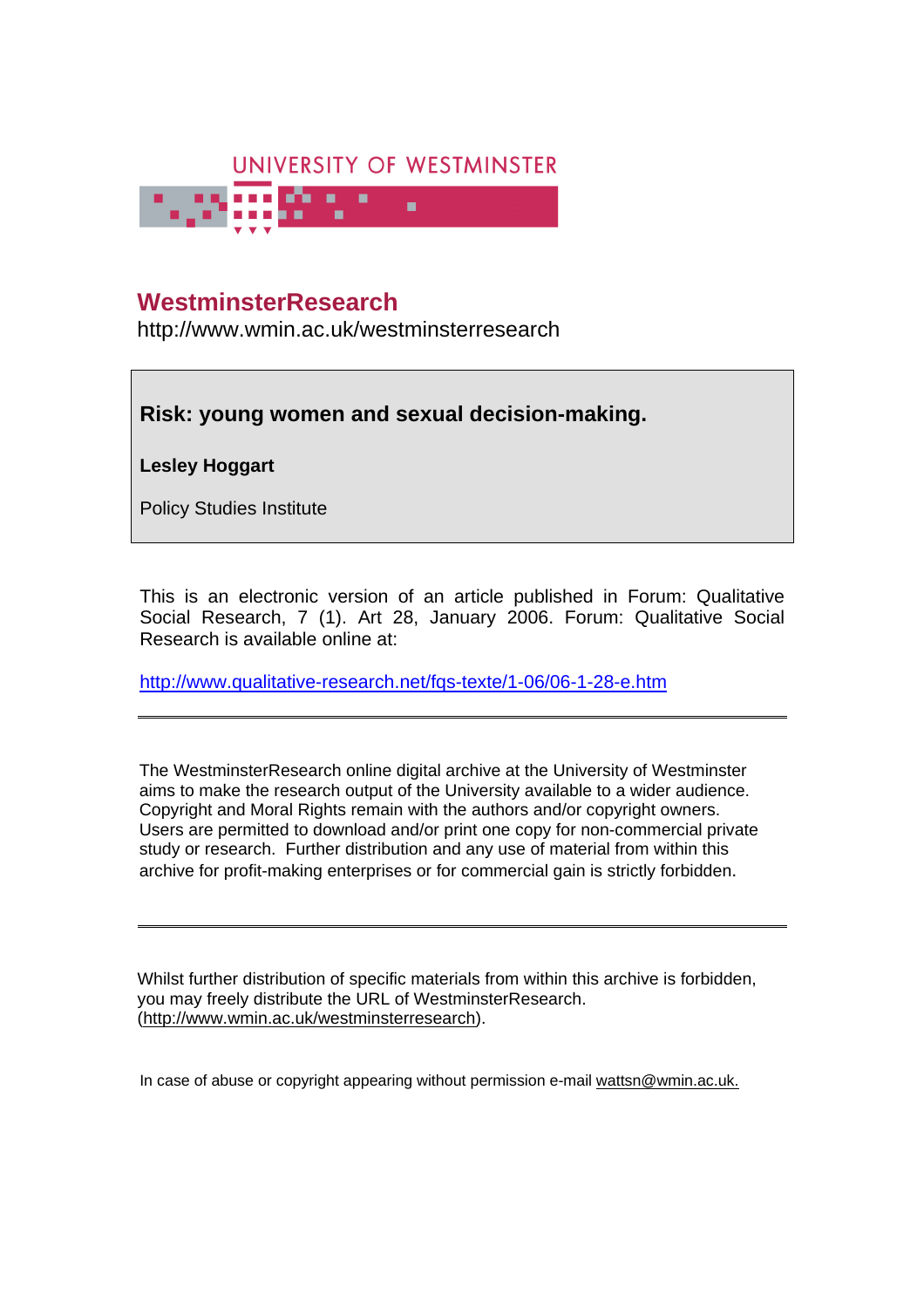

Volume 7, No. 1, Art. 28 – January 2006

### **Risk: Young Women and Sexual Decision-Making**

*Lesley Hoggart*

**Abstract**: This paper considers young people's sexual decision-making in the context of New Labour's policies on teenage pregnancy. In 1999, the newly formed Social Exclusion Unit sought to understand why the UK had the highest number of teenage conceptions in Europe (SEU 1999). One of the conclusions was that young people in the UK are engaging in "risky" rather than "safe" sex. Although New Labour has since developed policies designed to help young people avoid what is seen as risky sexual activity, there is a tension in sexual health policy between the overall aim of providing young people with the knowledge and confidence to practice "safe sex", and an underlying belief amongst many in the undesirability of "underage sex". This is partly a legacy of disagreements evident in the 1980s and 1990s when some organisations argued against sex education and contraceptive provision for young people on the grounds that it encouraged promiscuous and risky behaviour. The paper shows how alternative meanings of risk and responsibility are present in young mothers' own representations of their sexual decision-making. It does this through an analysis of two research projects on *Young Women, Sex and Choices*.

**Key words**: *risk, sexual health, abortion, teenage pregnancy, contraception*

- [1.](#page-1-0) Introduction
- [2.](#page-2-0) The Policy Context
- [3.](#page-4-0) A Historical Legacy: The Politics of Sex and **Reproduction**
- [4.](#page-6-1) Contemporary Research: The "Young Women, Sex and Choices" Projects
	- [4.1](#page-6-0) Non decision-making? Negotiating sexual encounters and taking "risks"
	- [4.2](#page-9-0) Positive decision-making? Becoming a mother
	- [4.3](#page-10-0) Abortion or motherhood: risk and responsibility
- [5.](#page-11-0) Conclusion
- **[Acknowledgements](#page-12-1) References Author**
- **[Citation](#page-14-0)**

#### <span id="page-1-0"></span>**1. Introduction**

This paper considers young people's sexual decision-making in the context of New Labour's policies on teenage pregnancy. Despite no significant increases in the pregnancy rate since the 1970s, New Labour prioritised a campaign to reduce teenage pregnancy. This was primarily because the UK rate is significantly higher than the European average: oft-quoted figures, first appearing in the Social Exclusion Unit's Teenage Pregnancy Report (SEU 1999), are that the UK has teenage birth rates twice as high as Germany, three times as high as France and six times as high as the Netherlands. The Report produced little evidence that young people in the UK are more sexually active than their European counter-parts but judged that young people in the UK are much less likely to practice "safe sex" and are therefore engaging in "risky" sexual activity. [1]

New Labour has proclaimed itself keen to provide young people with the means of avoiding what are seen as risks attached to sexual activity (principally pregnancy and sexually transmitted infections). There is, however, continuing tension in sexual health policy between the aim of providing all young people with the knowledge and information to engage in "safe sex", and a widespread belief in the undesirability of "underage sex"—sex under the age of sixteen. This is partly a legacy of conservative moral attitudes, particularly evident in the 1980s and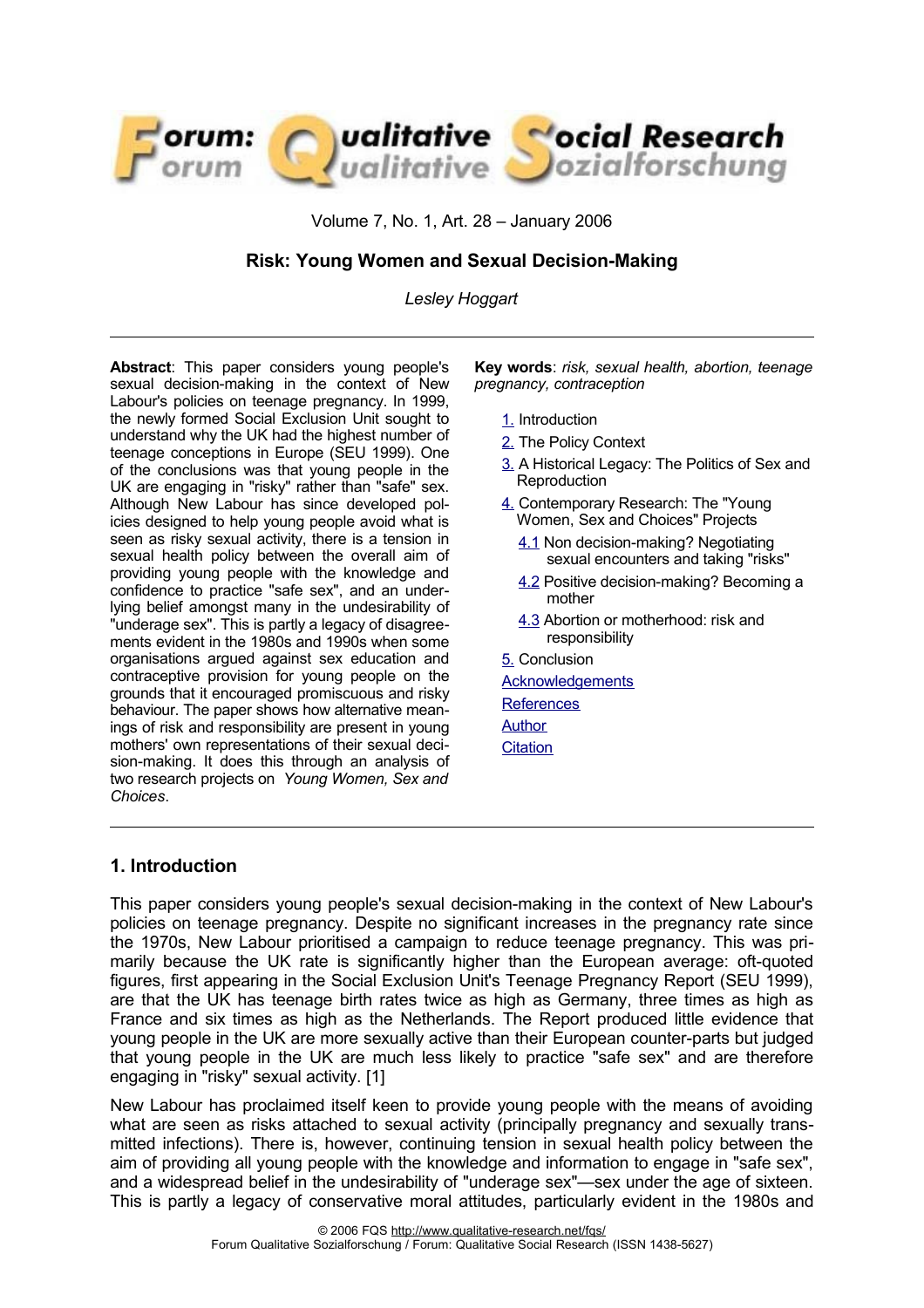1990s when political debate around sex education, for example, was polarised between those who aimed to control (limit or stop) teenage sexual activity and those who aimed to protect these young people through promoting a "safe sex" message. That conflict has not disappeared. It can serve to circumscribe the development of sexual health services, in school, for example, and is often played out in terms of risk-management. [2]

These tensions are explored in the paper through discussion of the results of two research projects on Young Women, Sex and Choices. The discussion considers young women's perceptions of risk through a focus upon their own representations of their sexual decisionmaking. The paper also shows how a moral framework that incorporates notions of risk and responsibility informs the decisions that some make. Contrary to the wishes of policy-makers, however, this moral framework actually propels many towards young motherhood as a way of taking responsibility for their actions. Risk and responsibility are contested concepts, and the young mothers' interpretations do not sit easily within policies that treat sex as inherently risky behaviour. [3]

The paper begins by considering the policy context for the current debate on young people and sexual behaviour. In so doing it suggests what might be peculiar to this issue in the UK. It then discusses historically-based explanations for this peculiarity. Finally, it draws upon the two empirical research projects and assesses the views of young women themselves towards sexual "risks" and sexual morality. Overall, the paper suggests that what we are seeing now in policy debate around young people and sexual risk-taking can be seen as, in part, a continuation of oppositional approaches to sex and sexuality going back at least one century, and that these debates also find their way into young women's moral framework on sexuality. Drawing upon a view of risk as a subjective and social concept (ZINN 2005), the concept of risk as applied to sexual health and young people is seen as a social, cultural and historical product with a number of different meanings. [4]

# <span id="page-2-0"></span>**2. The Policy Context**

The policy agenda is largely driven by the UK government's concern to cut teenage pregnancy rates. Following its election victory in 1997, New Labour established the Social Exclusion Unit. An implicit recognition of the correlation between social deprivation and teenage pregnancy, earlier established in the Acheson report (ACHESON 1998), led to the Unit prioritising an investigation into the relatively high rate of teenage pregnancy in the UK. The resulting Teenage Pregnancy Report (SEU 1999) set out a Teenage Pregnancy Strategy and specific targets. The Unit's analysis led it to propose a national campaign with two main aims: to halve the rate of teenage conceptions among under 18s by 2010; and to reduce the risk of social exclusion for teenage parents through greater involvement in education, training or employment (SEU 1999). The latest data from the Office for National Statistics show that in 2003 the rate for under 18s has fallen to 42.3 per 1000 (ONS 2005). This is about 10% lower than in 1998. [5]

The Teenage Pregnancy Report pointed out the connection between poverty and disadvantage and teenage parenthood, arguing that social exclusion could be seen as both a cause and a consequence of teenage parenthood. The resulting strategy, however, when aimed at the reduction target, has focussed upon the sexual behaviour of young people. This can be seen as more amenable to local intervention than attempts to change patterns of deprivation. Indeed, the SEU Report has been criticised for not addressing issues of deprivation and poor job prospects for many young people (FPSC 1999). [6]

There is a widespread recognition, evident amongst sexual health professionals and policy makers, that another important explanation for the relatively high rates of teenage pregnancy in the UK is poor use of contraception, rather than high rates of sexual activity. The Teenage Pregnancy Report estimated that three quarters of all teenage pregnancies are unplanned (SEU 1999, p.55). It posed a number of explanations: young people's poor knowledge of contraception; an accompanying lack of understanding about forming relationships and parenting; mixed messages about sexuality from the media and society in general; and low expectations amongst a significant number of young people (SEU 1999). The latest National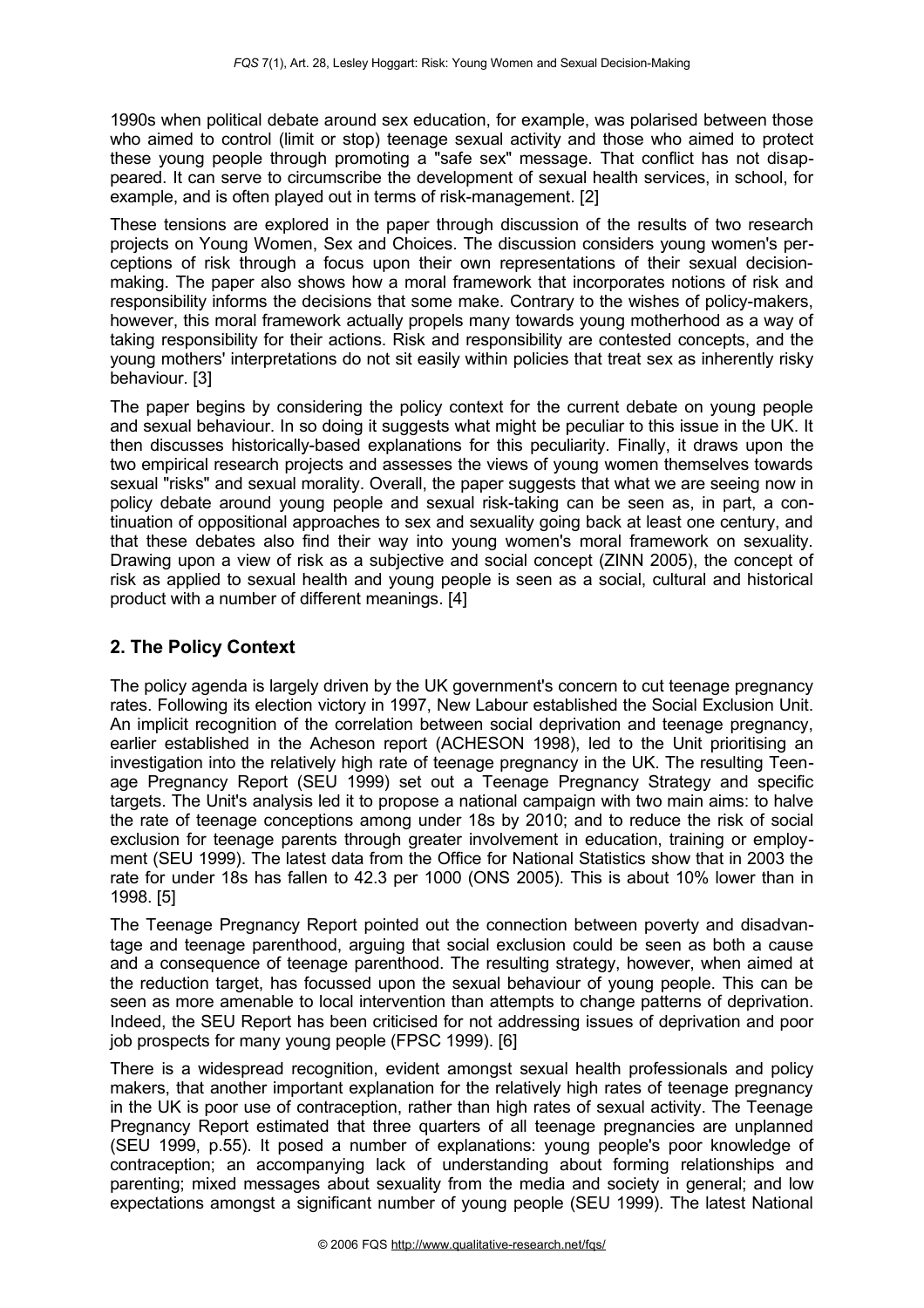Survey of Sexual Attitudes and Lifestyles (NATSAL) also shows that the likelihood of not using contraception increases as the age at which sexual intercourse begins go down. Non-use of contraception at first intercourse was reported by 18% of men and 22% of women who had been aged 13-14 years at first intercourse (WELLINGS et al. 2001). Unprotected sexual intercourse means that young people may also be at risk of contracting sexually transmitted infections (STIs). Effective use of contraception amongst young people is associated with: good quality information and education about sexual matters including school-based sex education and community sexual health services (CHAMBERS et al. 2001, SWANN et al. 2003). [7]

Over a number of years, research that has concentrated upon decision-making in relation to engaging in "risky" sexual activity has shown that, lacking adequate knowledge and/or selfconfidence, young people (especially teenage girls) struggle to negotiate "safe" sexual encounters (COUNTERPOINT 2001; HOLLAND et al. 1992; THOMSON & SCOTT 1991; SEU 1999; WEST 1999). [8]

Although it is widely acknowledged that young British people are poorly informed about sex, contraception, sexual health and reproduction, attempts to improve their knowledge in the past have been controversial (HAWKES 1995; WEST 1999). There is a widespread, ill-informed, view that more knowledge will simply result in more sexual activity. Such sexual puritanism does little to challenge a conservative view of sex as inherently risky, dangerous and undesirable, one of the "forbidden" pleasures of adolescence, but it does contribute towards teenagers' unwillingness to seek information and advice which might minimise the risks of pregnancy and STIs (BURACK 2000). As a recent comparative report points out, "those countries with the highest teenage birth rates tend to be those that have marched far along the road from traditional values whilst doing little to prepare their young people for the new and different world in which they find themselves" (UNICEF 2001, p.13). The UK fits into this framework. General societal attitudes towards sexual relationships and ongoing debate about sexual morality and young people, serve to set boundaries on sexual openness. In this debate one question posed is whether teenage pregnancy is a risk to be avoided through improving sexual knowledge or through avoiding sexual activity. One of the suggested reasons for success in other European countries, such as the Netherlands, is that families and society are much more open in talking about sex with children from an early age. There is also a greater acceptance of teenage sexuality (CHAMBERS et al. 2001; KNIJN & LEWIS 2002). [9]

In many areas of the UK, a vociferous minority continues to resist attempts to provide young people with the sexual information, resources and knowledge they need to negotiate sexual relations. This was particularly evident in the consultation period for revised guidelines on sex and relationships education (DfEE 2000). The Government responded to the family rights lobby by ensuring a framework stressing the importance of marriage, family life, love and stable relationships in bringing up children, whilst David BLUNKETT declared that sex education must be taught "within a moral context" (Daily Express 30-8-1999). [10]

Sex for young people places them "at risk" of sexually transmitted infections (STIs) and/or pregnancy. There are, of course, crucial differences between sex and the other risky behaviours associated with young people. In the first instance, sexual activity is something that the vast majority of post-pubescent people engage in. This cannot be said for drugs, alcohol and tobacco. Following on from this observation, it is clear that it is not sex as such that is deemed "risky" but rather sex in particular circumstances. Those circumstances include the age of the participants and their ability to engage in "safe" as opposed to "risky" or "unsafe sex". There is a particular concern for those who are under sixteen, and thus below the legal age of consent. Such considerations invariably connect sexual health policy and practice to public and political debate on sexual morality. Most recently, such debate has arisen following the challenge to government guidelines on confidential abortion provision for under-16s, brought to the High Court by Sue Axon (RIDDELL 2005). Many of those who argue young people should learn to "say no" are drawing upon a tradition that defines sex as risk and seeks to punish those who have sex. [11]

In the UK, the idea that teenagers under the age of sixteen may by sexually active regularly provokes moral indignation. The Prime Minister himself declared in his preface to the Teenage Pregnancy report: "Let me make one point perfectly clear. I don't believe young people should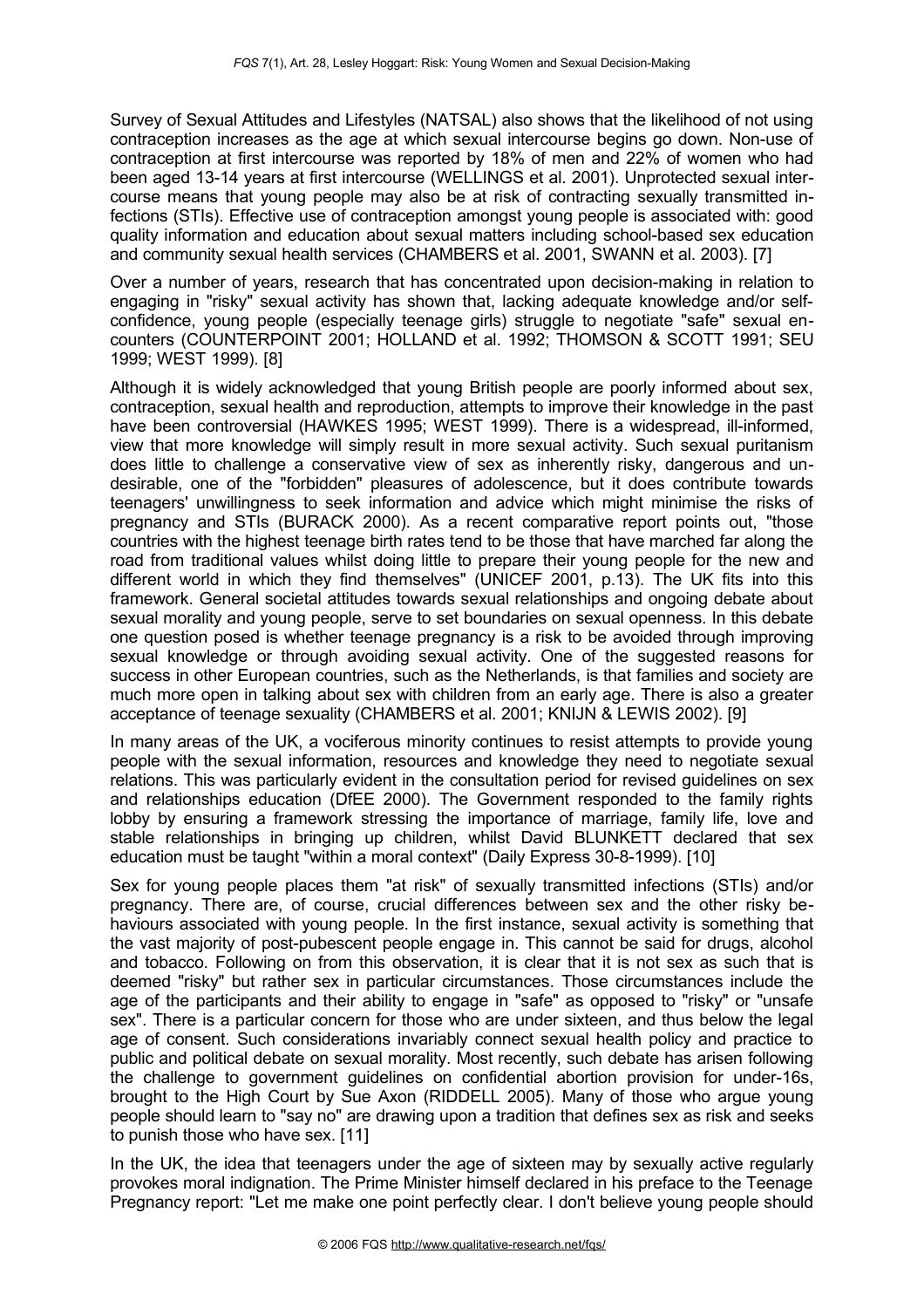have sex before they are 16. I have strong views on this. But I also know that no matter how much we might disapprove, some do. We shouldn't condone their actions. But we should be ready to help them avoid the very real risks that under-age sex brings". This belief would be echoed throughout the country and a common response has been to try and ensure that teenagers (especially those under-16) remain sexually ignorant, that they should avoid the "risk" of sexual activity. Such conservative morality also views teenage pregnancy as one part of a much larger problem—the decline of the family. However, ironically, it is precisely the failure of successive governments to challenge such a moral framework that has contributed towards the persistence of high teenage conception rates. This conservative moral framework has deep historical roots. [12]

# <span id="page-4-0"></span>**3. A Historical Legacy: The Politics of Sex and Reproduction**

For much of history women have not been able to engage in sex without a high risk of pregnancy, often seen as an appropriate punishment for sexual activity (COOK 2004). Contraception and abortion break the connection between sex and procreation, and thus minimise this risk. There has not, however, been an incremental process towards sexual activity without such risk/danger for women. A strong case can be made for the reduction of sexual politics in twentieth century Britain to a struggle between what might be termed progressive and reactionary movements. Sexuality and contraception may be viewed as private and personal but religion and the state have been centrally involved in trying to regulate sexual behaviour (WEEKS 1981). Feminist campaigns around contraception and abortion have invariably been confronted by a stubborn conservative resistance, dominated by a Christian morality, which tried to maintain a model of sex as illegitimate except within the confines of marriage and for the purposes of procreation (COOK 2004; HOGGART 2003). Although this model has long broken down, and contraceptive developments and abortion liberalisation have turned pregnancy and motherhood from a necessary risk to one possible outcome of sexual intercourse, strong elements of the ideology are still evident in policy debate at national and local level. [13]

The first large campaign for birth control in the 1920s attracted fierce opposition. Women who volunteered to work in clinics (such as those pioneered by Marie STOPES) were regularly pelted with eggs, windows were smashed and premises were attacked (LEATHARD 1980). The use of the word "whore" shouted at volunteers and painted on clinic walls revealed an antagonism towards women's sexuality that is still evident in contemporary politics. The fear of pregnancy was thought to prevent women from responding to their own desires for sexual pleasure, therefore birth control would turn women into "whores" (COOK 2004). One hangover from the Victorian period was the identification of sexually active women with prostitution (BLAND 1995). The most virulent opposition to the establishment of birth control clinics was connected to a concern about women daring to control their fertility and so admitting to their sexuality. One of the main opponents within the medical profession, Dr. Mary SCHARLIEB, expressed a common sentiment: "limitation of families is wrong and dangerous because it does not control nor discipline sexual passion, but by removing the fear of the consequences it does away with the chief controlling and steadying influence of sexual life" (SCHARLIEB undated, p.6). This was connected to a Christian morality that strongly asserted that the primary purpose of "married love" should be procreation (SOLOWAY 1982). Pregnancy, as a visible sign of sexual activity, was the punishment for taking the risk of sex outside these parameters. [14]

Under the pressure of these forces, those in favour of the development of contraceptive services were concerned to campaign around the issue, for many years, only within the confines of marriage, as an aid to "family planning". Sex outside the marriage relationship was viewed as immoral and, once again, the risk of pregnancy served as a restraint. In the 1970s, the newly revitalised women's movement campaigned for free contraception and abortion on demand. It was recognised that the ability, or inability, of women to control their reproduction is undoubtedly one of the more important factors structuring their lives: "women can only take charge of their lives if they can control their own reproduction. This means either sexual abstinence or the separation of sexual activity from procreation" (GREENWOOD & KING 1981, p.168). The sexual revolution, the "permissive" era of the 1960s, the emergence of second wave feminism and the development of new methods of contraception created a radically new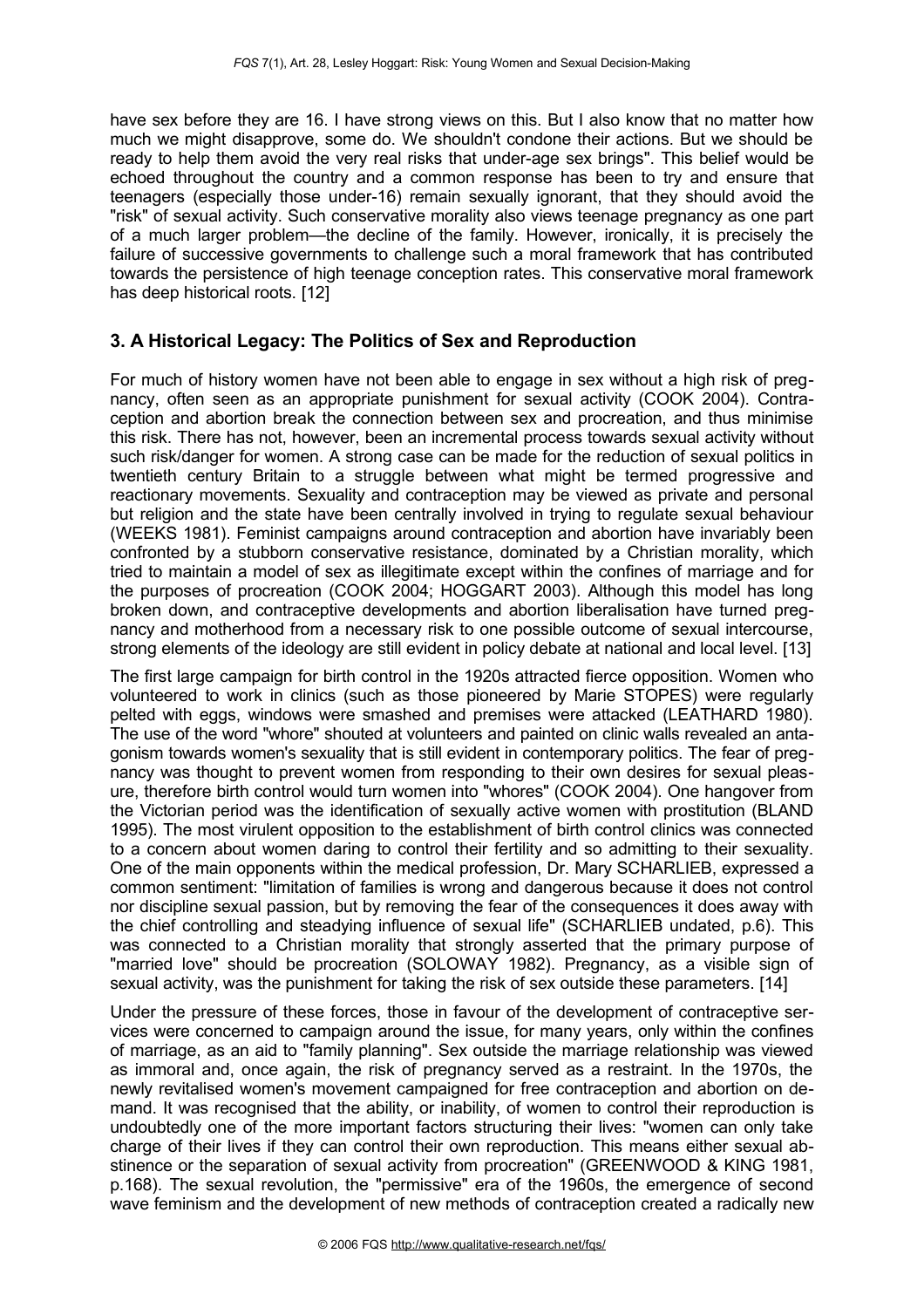agenda for sexual politics (EVANS 1997). It was a period characterised by technological breakthrough, significant changes in Government policy and in which progressive forces went on the offensive. All these developments were fiercely contested, in some cases by feminists arguing that the changes were inadequate, but also by more conservative movements attempting to reverse liberalising legislation. [15]

Women's (especially young women's) access to contraception and abortion therefore are politically contested. Conservative resistance to pressure for progressive reform has ensured uneven provision and the endurance of a sexual morality in which sex is still often seen as dangerous and undesirable. Such resistance was most evident in the 1980s. [16]

By the 1980s what became known as the New Right in Britain and the United States contained within it a number of "morality" campaigns that together constituted a conservative sexual politics agenda. The New Right sought to defend the "traditional" nuclear family and criticised those who were outside that norm (such as lone mothers) and those who challenged that norm (such as feminists). They were generally concerned with what was viewed as a moral decline associated with the "permissiveness" of the previous two decades. The "backlash" against the "permissive" politics of the 1960s involved a number of extra-parliamentary campaigns that sought to restore traditional sexual morality and reverse many of the progressive reforms of the 1960s and early 1970s (FALUDI 1991). Underpinning all these campaigns was a conservative view of the family. Aims included defending the family against the state, promoting sexual morality and attacking promiscuity. The New Right sought to reassert a traditional moral and social order underpinned by values of individual self-interest, family and self-reliance (WILLIAMS 1999). Ideologues, such as Charles MURRAY, also claimed links between the decline of the nuclear family and other "social problems": fathers abandoned families, boys turned to crime and girls became teenage mothers (MURRAY 1990). [17]

One of the most significant of these campaigns in the UK, led by Victoria Gillick, challenged Department of Health and Security (DHSS) Guidelines (May 1974) that stated that contraception should be available regardless of age. The campaign focused on the evil of permissiveness, on the dangers of undermining parental authority and sought to relate these to the theme of national decay. It attracted significant support and extensive press coverage. Eventually, in October 1985, the House of Lords decided in favour of the DHSS. Concern, once again, was centred upon defence of the traditional family. The debate revealed widespread anxieties focused on the view that easily available contraception encourages sexual promiscuity in young people (HAWKES 1995). This would remove the controlling factor of risk from sexual encounters. These debates are currently being echoed in the Sue Axon High Court case mentioned earlier. The view that confidential sexual advice encourages sexual promiscuity and therefore contributes towards a high teenage pregnancy rate is one part of a presentation in which "family values" are lauded. If this attempt to bar abortion for under-16s without parental knowledge is successful, a knock-on effect may be to prevent health professionals from giving confidential sexual advice to the same age group. This would effectively reverse the House of Lord's ruling in the Gillick case and make it even more difficult for this age group to access confidential advice. Guidance for teenage Agony Aunts already makes it difficult for such advice to be given to under-16s in teenage magazines or websites. [18]

Other high-profile, sexual morality campaigns were also underpinned by conservative views on the family and sexual equality. These included campaigns in favour of an amendment to a Local Government Bill in the UK against the "promotion" of homosexuality or the teaching of its "acceptability" as "a pretended family relationship" (Clause 28). The conservative government of Margaret Thatcher enacted Section 28 (1988) and in so doing made a clear statement on the form of sexual relationship of which it approved. Clause 28 was in fact one part of a general battle around sex education in which organisations like Family and Youth Concern argued that society would like to see the end of sex education altogether (DURHAM 1991, p.110). Sex education was seen as a vehicle for an anti-family amoralism that encouraged intercourse and corrupted the young. [19]

Over the years the bitterest political struggles have been over abortion rights. The 1967 Abortion Act liberalised abortion law but throughout the 1970s and into the 1980s it was constantly attacked. A vociferous minority sought to repeal women's hard-fought (though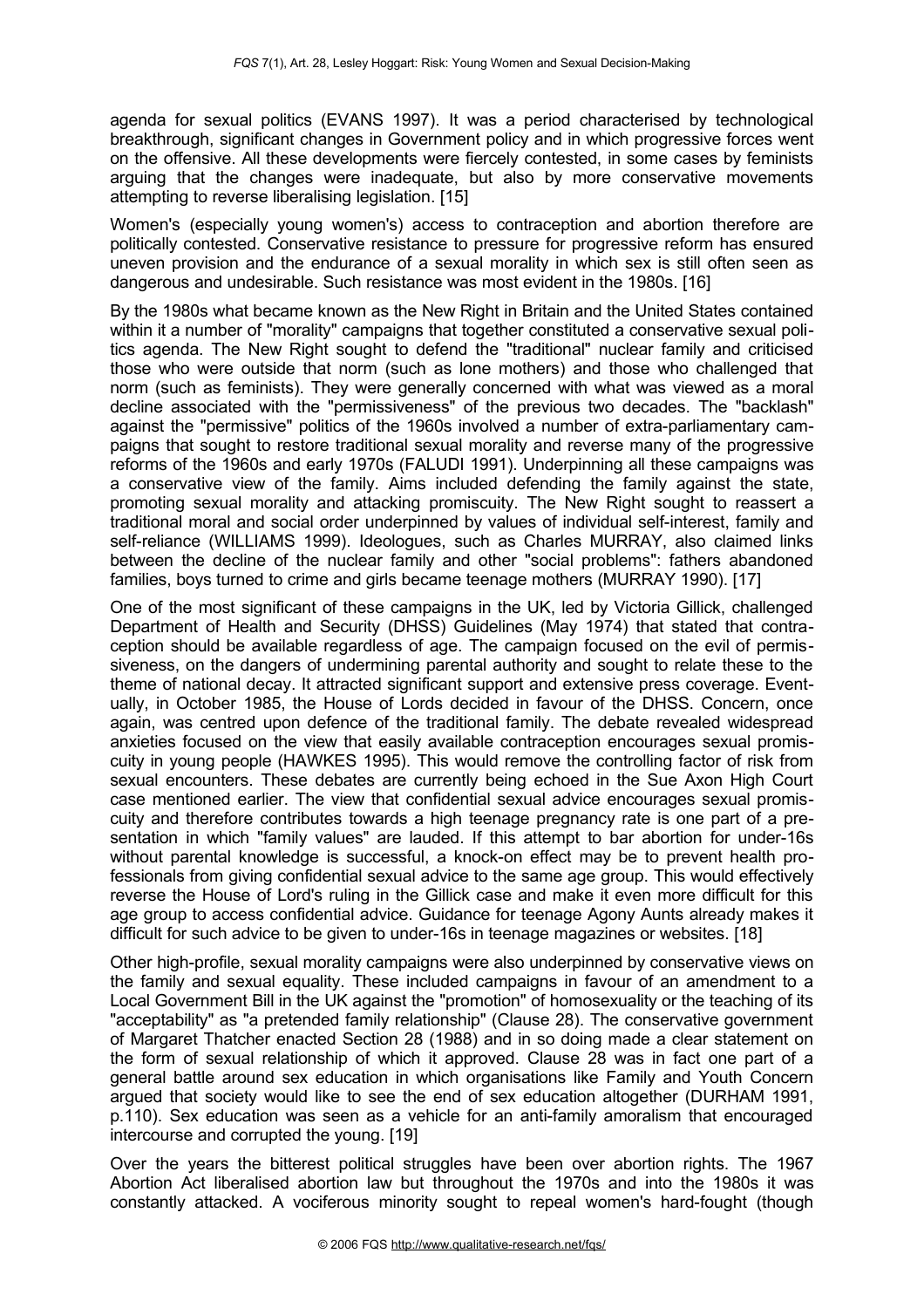strictly limited) abortion rights. There was a strong notion of punishment present within the anti-abortion campaigns. Sexual intercourse should not be risk free, and pregnancy was the price to pay for reckless sexual behaviour. Abortion as a political issue, however, is also fundamentally about women's position in society, the politics of the family and issues of sexuality (LUKER 1984; PETCHESKY 1986). [20]

The influence of these campaigns has declined significantly, although it should be noted that those working in the sexual health field today (designing sex education for example) are invariably anxious about a conservative reaction to their plans, especially around abortion advice and provision. This was evident in both the research projects discussed below. The Daily Mail could be influencing such professionals towards self-censorship. Although the extremes of the 1980s are not evident now, there is an ongoing debate revolving around developments of the same underlying themes: should the emphasis be on developing policies and practices designed to help young people practice "safe" sex and facilitating access to abortion when "mistakes" are made, or around emphasising the danger and risks of "underage" sex. Much of the work of the Teenage Pregnancy Unit has been concerned with improving young peoples' knowledge of, and access to, contraception. However, tensions inherent in efforts to prepare young people for "undesirable" sexual activity, evident in Tony Blair's introduction to the Teenage Pregnancy Report, have not been resolved. One of the things we sought to do in the two research projects on young women, sex and choices (undertaken after the strategy had been in place several years) was to examine how these issues were played out for young women themselves. What are their views on, and experiences of, negotiating sexual relationships? And what do they feel about the possible risks of unsafe sex? [21]

### <span id="page-6-1"></span>**4. Contemporary Research: The "Young Women, Sex and Choices" Projects**

Two qualitative research projects were undertaken for local teenage pregnancy co-ordinators. One took place in an inner-London borough; the other was in a Midlands new town. Both projects sought to access the views of school-girls aged 14-16 (4 focus groups in each area) and teenage mothers, some of whom were under 16 (14 in-depth interviews in each district). The focus of the research was on their explanations of their decision-making in relation to engaging in "risky" sexual activity, to becoming pregnant and to deciding whether to terminate a confirmed pregnancy. The interview data was analysed thematically and independently by two researchers in each of the cases. Draft reports were circulated amongst the research participants for their comments: all the comments received were positive. Quotations are selected to indicate broader opinion in the group rather than the sole opinion of one respondent. [22]

The research projects found that the debates outlined above did find their way into the young women's views on sexual activity, and also connected with the teenage mothers' understandings, and rationales, of the decisions that they had made. This was particularly the case with discussion around "safe" sex and with the possible consequences of "risky" sex. To varying degrees, most of the participants drew upon notions of risk and blame, and talked about the need for individuals to take responsibility for their own actions. This was especially evident when they were talking about abortion. There were, however, significant differences between the two districts, particularly around sexual morality and abortion decision-making. [23]

#### <span id="page-6-0"></span>**4.1 Non decision-making? Negotiating sexual encounters and taking "risks"**

The young women were asked what they felt about negotiating safe sex. In the focus groups we asked the school-girls to speculate about why some young people might engage in risky sexual behaviour. In the groups they talked about the importance to them of starting sex when they "were ready for it", about "not allowing boys to take advantage", and about how a boyfriend who is only interested in sex is not worth having. However, in all these groups the girls also noted that boys were often able to black mail them emotionally: "They say you don't love me, and if you love me you would do it for me. And if you say no they will go off with someone else". [24]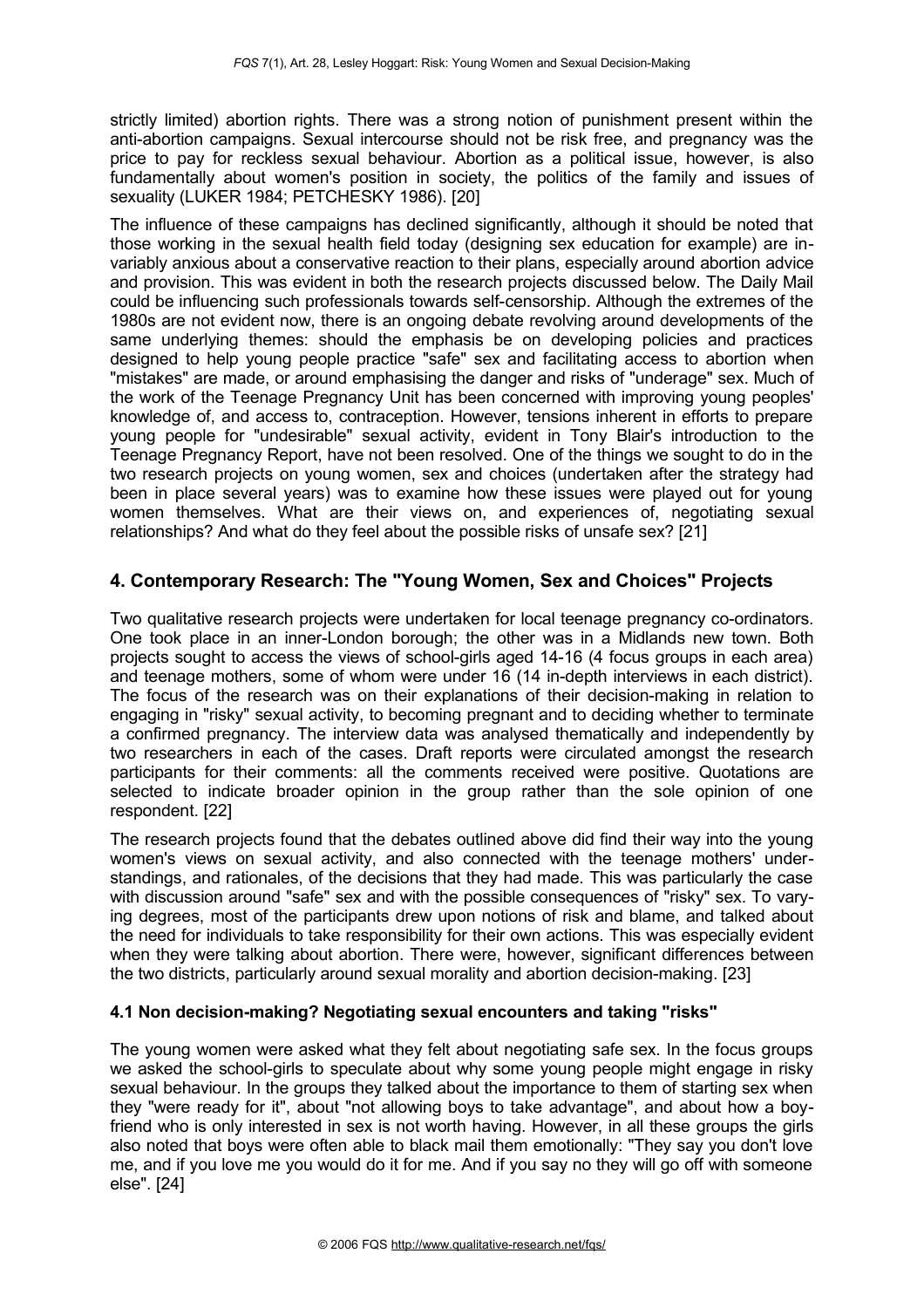When we moved onto interviews with the teenage mothers, it was very clear that these young women had found negotiating sexual encounters on their own terms had been easier said than done. The overall picture that emerges from the individual interviews is one in which young women are not necessarily making a conscious decision about the best time for them to start having sex. There is also not much confidence about their ability to practice "safe sex", or indication on the part of the young women themselves that they are able to exercise any control over their sexual encounters. So the young mothers, not surprisingly, talked about having taken risks in ways that often seemed out of their hands. [25]

Extensive feminist research into teenage sexuality and contraceptive use at the height of the "AIDS scare" highlighted the point that young women struggled to negotiate sexual safety in an unequal sexual relationships (HOLLAND et al. 1992; HOLLAND 1993). This was clearly the case in this research. By way of contrast, young men's relationship to sexual activity was viewed by most of the respondents as relatively trouble-free: they are seen as liking sex, bragging about sex and not thinking much beyond this. Some of the young mothers said that their sexual partners had been willing to use contraception, but many complained that their boyfriends could pressurise them into not using contraception. [26]

Many of the young women spoke of their pregnancies as accidents, although it was clear that in many cases their sexual practice was far from "safe". Most of them said that they had been using contraception and that they been completely surprised when they found themselves pregnant. Some said that they generally used condoms but on the rare occasion when they had relied on withdrawal they had become pregnant. They often said they felt "shock" and "horror" on discovering they were pregnant. One described herself as "stupid" because she had not been using anything and said that she had (unsuccessfully) tried to get emergency contraception. Some had arranged an abortion, only to change their minds later. [27]

All those who spoke of "accidents", also felt that sex education had not prepared them for sexual decision-making; indeed they were vague about what they had been taught. Some said that they had limited and often inadequate information about contraception. Several told us that they became pregnant because the contraceptive they had been using had not worked (contraceptive failure). "Well I was on the pill and then what happened, I got an infection and I took antibiotics and didn't use any other protection. So that was that really the pill didn't work and I was pregnant". [28]

Of the young mothers interviewed a high proportion seem to have become pregnant during the gap between contraceptive injections. One told us she was on the pill and could not understand how she became pregnant: "Well they say that I didn't take it properly but I know I did so I just see it as one of them things." This comment also illustrates the fatalism, as regards sexual activity and pregnancy, of many of these young mothers. [29]

Despite often describing their pregnancies as accidents these young mothers also spoke about taking responsibility for their own "mistakes". This meant continuing with the pregnancy rather than having an abortion. This decision was presented as the "right" thing to do, involved a measure of self-blame and often coincided with a fatalistic approach. Such an approach was even more apparent in the second category. [30]

A common theme in the focus groups especially, but also drawn upon in the individual interviews, was the role of drugs and alcohol in making it difficult for young people to practice safe sex. Previous research has shown that alcohol and drugs often contribute towards "getting out of it" and engaging in unprotected sex (COUNTERPOINT 2001, p.10). In our research, both focus group participants, and some of the young mothers, felt that using alcohol and/or drugs made it more difficult for anyone to practice "safe sex". One young mother indicated that alcohol played a part in whether she used contraceptives or not. "The first time I did use a condom, and that after that it was just when I had them with me, or he had them with him. After that I often didn't, I drank a lot, started drinking a lot". [31]

A young sex educator (not a teacher) talked about running sessions at schools and youth clubs in which she heard many stories about the impact of alcohol and drugs on young people's sexual behaviour. In some cases she heard about school girls getting drunk "as an excuse to be able to have sex with people". This is an interesting way of describing the sexual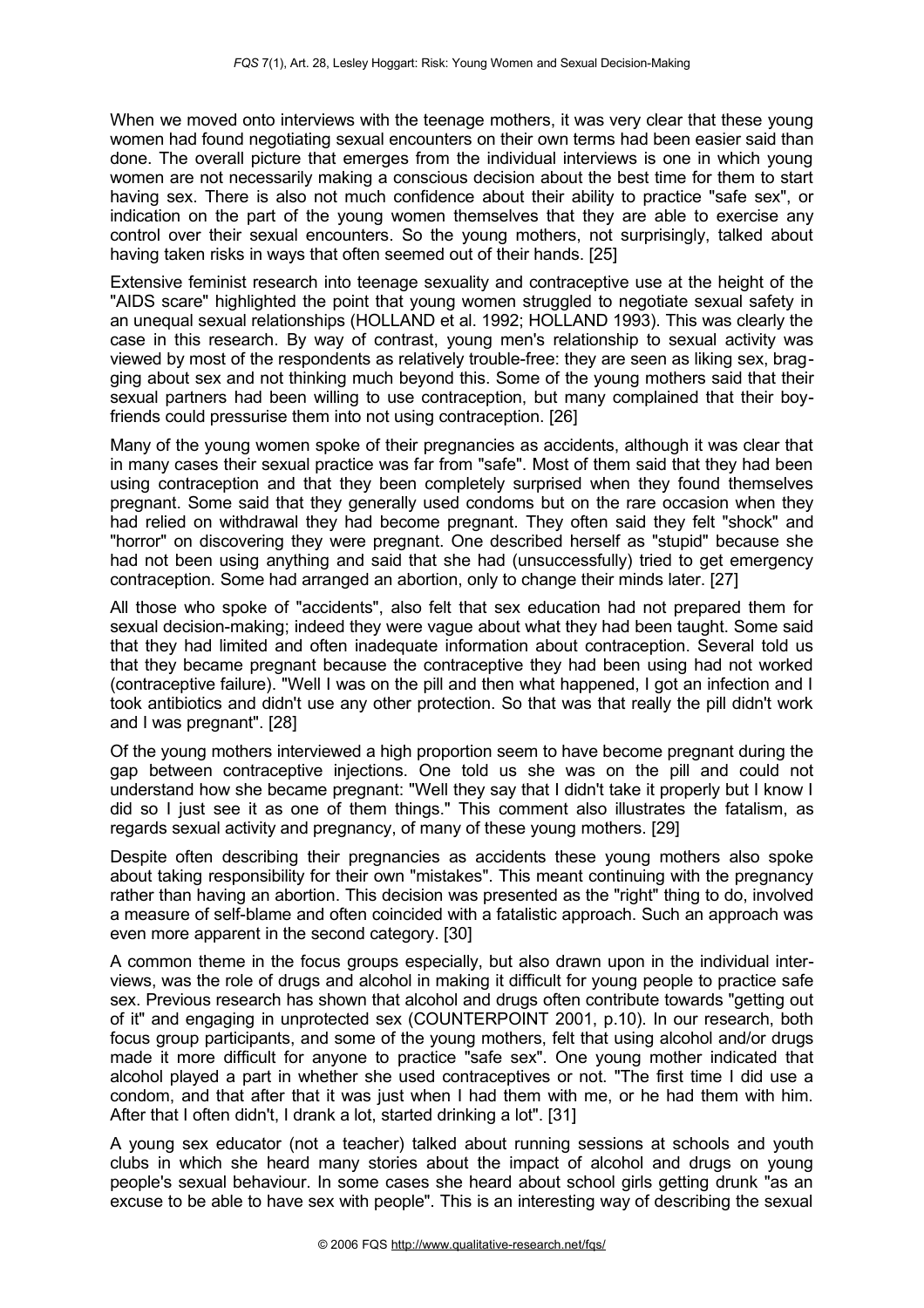encounter. It indicates the view that those involved may have sexual desire but feel that such desire is illegitimate, indicating a lack of confidence in their ability to express their own sexuality. In other cases she talked about young men taking advantage of women on drugs. She was clear that drugs lead to less responsible sex. Once again the young women are not in control of their sexual encounters. [32]

A number of the health professionals we interviewed also talked about drugs and alcohol in relation to poor contraceptive use and to the decision to have sex at all. One told us that when they talked to young women about when they started having sex a common response is "Oh I was drunk, I can't remember". Another, who had run workshops with young people felt, "I think alcohol has a massive impact you know, they'd go out Thursday, Friday, Saturday and be absolutely hammered and not actually know who they've been with". On such occasions condom use is obviously difficult. [33]

Another grouping of young mothers, in both districts (though more prevalent in London) described random, often careless, contraceptive use. This was despite understanding the risks of pregnancy and STIs. Most were more worried about STIs than becoming pregnant, and in London, some had had themselves and their partners tested for HIV/AIDS and after that saw no need to use condoms. [34]

One said that they had been using condoms and that she now knew that her partner was not using condoms every time—she wished she had also been on the pill. She did not seem in control in their sexual encounters:

"when I first got pregnant I asked him what had happened, he goes 'the condom burst', I was like 'condoms don't burst' … when I had the baby I was 'so what happened?' he was like 'Oh I didn't use a condom'. I said 'why' and he goes 'because I wanted to have a baby'." [35]

Others knew that they were not using the contraception properly but decided to go ahead with sex anyway. Some of these said that this would not be the case again. Often the messages were confusing and difficult to interpret. This seems to indicate confusion about (or an unwillingness to discuss fully) their own intentions and the possible consequences of their action.

"It was just one time when I never, I knew, one time when you don't use it and you don't think it will happen to you and that's when it did."

"It was an accident but I was stupid as well. I didn't use anything."

"I was on the pill but I didn't take it properly (laughs) so I got caught on the pill. Well I knew to be honest yeah I knew it's just that I guess I was stupid to be honest, I didn't know how to take it, I wasn't as careful as I should have been. I am now though." (laughs) [36]

What is noticeable about these mothers is their ambivalence about their intentions, and what connects them is our inability (and their unwillingness) to say with any degree of certainty that the pregnancy was either completely planned or completely unplanned. There is no sense of rational action and calculation of the risks attached to their sexual behaviour that is implied when risk is treated as an objective concept. ZINN (2005) has argued that such an objective concept of risk has a restricted field of application and this is certainly the case in the field of sexual health. [37]

For a significant number of these young mothers, their acknowledgement that they did not think about the risks, that they were careless regarding contraceptive use and often engaged in "unsafe" sex does not seem to be because they lacked knowledge about contraception, but rather that they were not overly concerned to avoid pregnancy. Others told us that they were using contraception around the time they fell pregnant, but were often unable to specify what contraception they were using and why it failed. Within the space of about five minutes, one young mother told us that she had been on the injection at the time but then explained that they had not been using condoms because she was taking the pill every day. Another had become pregnant three times within the space of approximately four years, the first time at 13. She had not been using contraception.

"To tell you truthfully, even after I got pregnant the first time I didn't think I would get pregnant again. I didn't think of contraception. I was just a normal teenager and I didn't really think of pregnancy and having a baby or going to the clinic or anything like that." [38]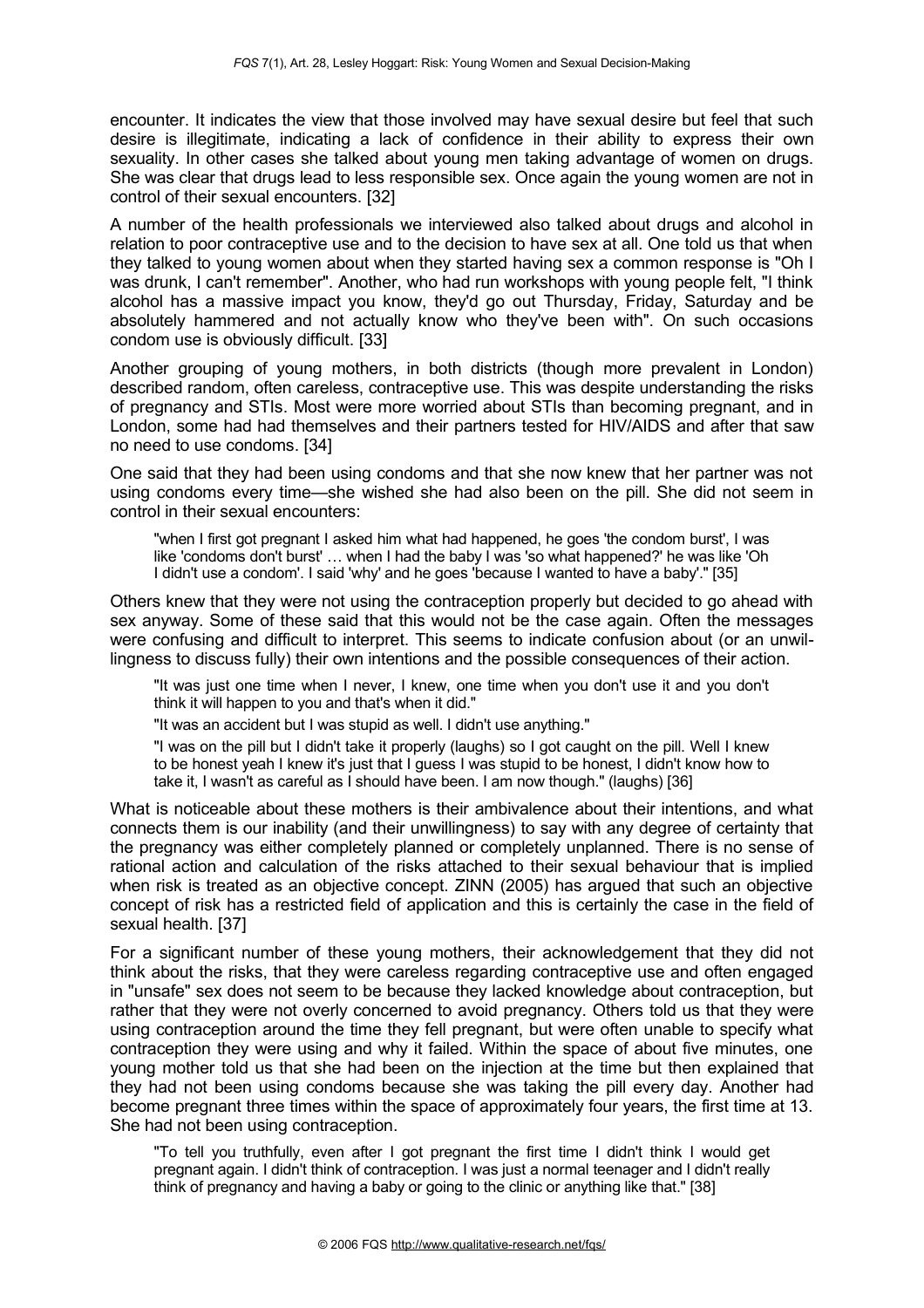In many cases it was not at all clear whether the pregnancy had been intended or not. One young mother, for example, had used contraception with other boyfriends but said she had not with her current boyfriend. When she was asked whether she was worried about becoming pregnant she replied:

"Well this time, when I started going out with him this time we didn't use contraception but we talked about having a baby and we said if it happens it happens, if not then it doesn't happen, but if it happens then we're ready to go along with it. And so we thought there's no point in using contraception because we don't mind having a baby." [39]

The weak agency and fatalism evident in the descriptions of their sexual encounters was, however, overturned when the young mothers talked about becoming pregnant. They then talked about taking responsibility for their own actions. Notions of risk, blame and innocence were often drawn upon as part of a moral justification of their decision-making processes. The young mothers have not really viewed becoming pregnant as a risk. It is something that has happened to them and they have to take the consequences. Underpinning much of the dialogue around their decision, therefore, was a moral framework that connected risk to blame and responsibility but this had not served to prevent sexual activity or pregnancy. On the contrary, it appears to have propelled them towards motherhood rather than termination. And, although many stated that they had not wanted to have a child as a teenager, the choice to proceed with the pregnancy was presented as a positive choice. They are facing up to the consequences of their "risky" behaviour but this is not seen as punishment. Indeed, it might be described as a reward. There were also a number of cases in which it appeared that the pregnancies were intended. [40]

#### <span id="page-9-0"></span>**4.2 Positive decision-making? Becoming a mother**

Becoming pregnant can be seen as a consequence of unsafe, risky sex. However, such an understanding is highly dependent on notions of intention. When a pregnancy is the desired outcome of sexual activity, for instance, risk is not relevant for the individual involved. We asked the young mothers about the risks they had taken and to talk us through why they had become pregnant. As outlined above, many of them drew upon notions of responsibility and accepting the consequences (pregnancy) of "risky" behaviour, but for others it was clear that becoming pregnant was not a risk but something to be welcomed. "I was on the pill but I missed my pill because it was on purpose, it wasn't because it was a mistake. No, it wasn't a mistake". [41]

We judged that between a quarter and a third of the young women interviewed had made a positive choice to start a family. This was for a variety of reasons, although it is interesting to note that most of those who planned the baby told us that they had been unsettled or unhappy in their lives in some way prior to becoming pregnant. Echoing recent quantitative research (BONELL et al. 2003), the majority of these were already disengaged from school. These young mothers told us, either that contraception had not been used in full knowledge that this might result in a potential pregnancy, or an active decision had been made to become pregnant.

"I don't know I just, I know it sounds stupid but I just kept seeing programmes with people's babies and that and I just said I wanted a baby and all that. He just agreed to it really, just agreed to stop using any contraception and we went from there."

"I've wanted a baby for ages. Since I was about 12. I don't know it just popped into my head." [42]

What these young women have in common is that they appeared to intend to become mothers. Unsurprisingly, given their desire to have a baby, many held negative attitudes towards abortion. They talked about how it was not right to be forced to have an abortion and about the moral issues surrounding the decision to terminate a pregnancy. The language used to justify this position drew heavily upon notions of rights and responsibilities with each individual being concerned to present their pregnancy and motherhood as their responsibility. They drew upon the language of individual rights as they placed themselves at the centre of the decision-making process. In addition, in most cases, there was an evident concern to provide what was seen as a moral framework for the decision they had made. [43]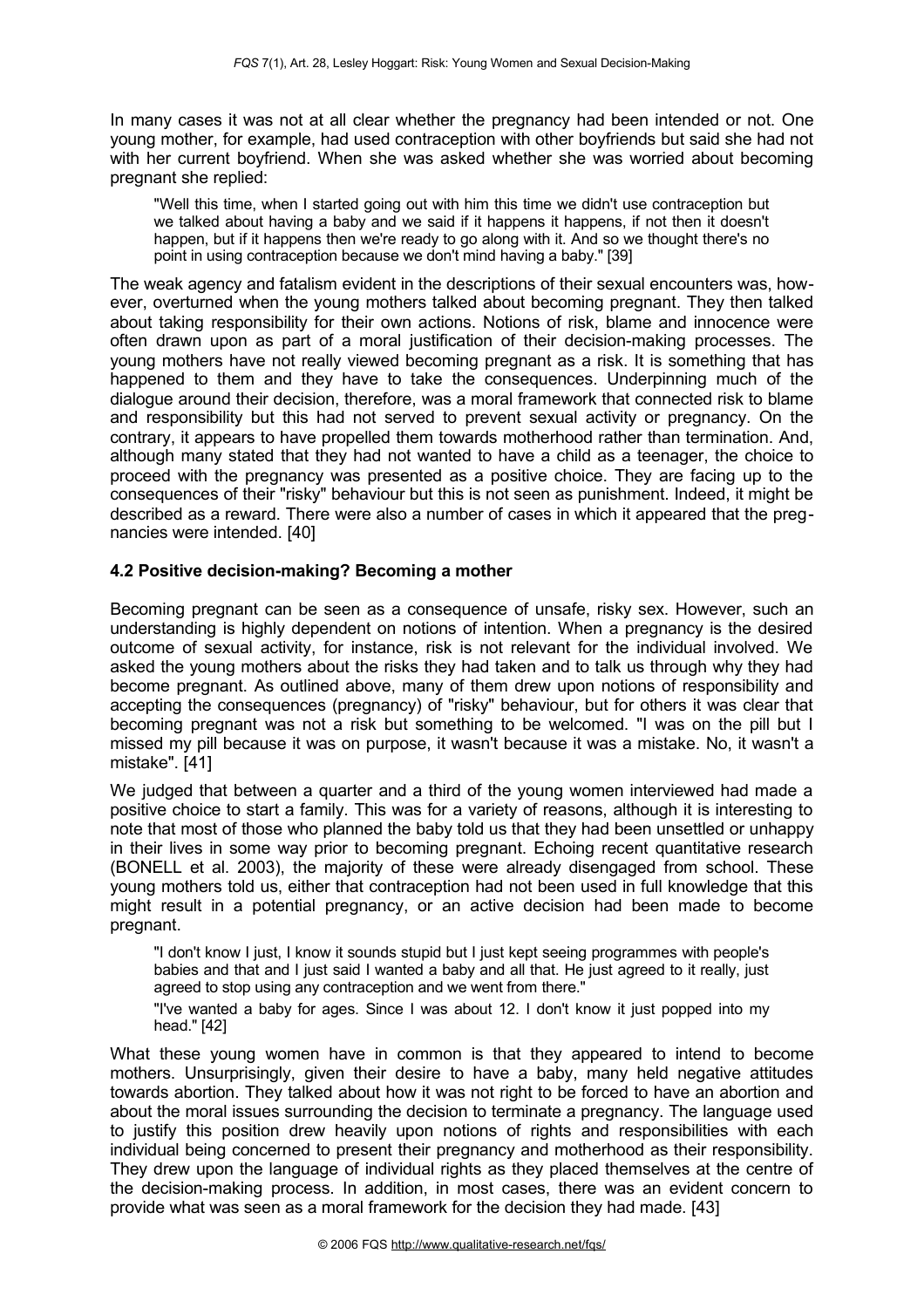#### <span id="page-10-0"></span>**4.3 Abortion or motherhood: risk and responsibility**

All the young women were asked who had influenced their decisions and the main picture is of young people wanting to make these decisions alone. All the young women interviewed (individual interviews and focus groups) stressed that they should make decisions themselves. This insistence on their own agency as far as the choice for or against abortion goes, contrasts with the fatalistic approach to the "risk" of becoming pregnant. [44]

There was, however, a marked difference between the two districts in the way in which the young women discussed abortion decision-making and sexual morality. This was evident in the focus groups and also in the individual interviews. In most cases, the young mothers had been involved in some discussion and thought about whether or not to terminate confirmed pregnancies. In one of the districts, most of the comments indicate a lack of hostility towards abortion, whilst in the other a high level of opposition to abortion on the basis that it is morally "wrong" was evident. [45]

#### *4.3.1 London*

In London, only a few talked about being personally opposed to abortion: "Well I just decided because I don't agree with abortions because I feel even though the baby ain't out yet I still feel you're killing a newborn baby. That's the way I think". [46]

In this case, the decision not to have an abortion was "quite easy". This young mother presented her position as a moral choice that she generalised from. This was, however, unusual in the district. Although other mothers had made a positive decision to accept the consequences of engaging in unsafe sex and often presented motherhood as a moral choice for them, they did not generalise from this to suggest that abortion was morally wrong or even that they disagreed with abortion. Indeed, a majority of these young mothers had terminated other pregnancies. [47]

In this district, although many of the young mothers told us that they had not intended to become pregnant, it was clear that it was not an outcome that they were very concerned to avoid. Most of the young mothers in this district were fatalistic: they were very matter of fact about becoming pregnant and described how quickly they accepted their new status. It was not something to be feared but a possible "accident". They were either indifferent or intended to have a baby. Then the decision was straightforward even though they might not have intended to become pregnant on this particular occasion. [48]

#### *4.3.2 The Midlands*

Recent research has shown that in some British working class communities there is more social stigma, or "negativity", attached to abortion than to teenage motherhood (LEE et al. 2004; TABBERER et al. 2000). This was certainly evident in this district. Two strong themes emerged from our analysis of the interview data around the issue of abortion. First, significant use of the language of choice; second, a moral framework that legitimated some abortions but not others. These themes were evident in all the interviews, including the focus groups, and therefore can be seen as significant indicators of the moral and cultural context for abortion decision-making in the area. [49]

The young mothers' initial reaction was invariably to state that they disagreed with abortion. This is not altogether surprising as they had all made the decision to continue their pregnancies rather than terminate them. The way that they talked about abortion, however, is interesting. They used terms like "killing babies", were highly moralistic and talked about "innocence" (of the baby) and "blame" (of someone becoming pregnant).

"I don't like the killing, I think you know the baby hasn't done anything wrong at all and it hasn't got a chance do you know what I mean. I think it's really cruel, I just don't like it. I hadn't liked it for ages, I just don't agree with it."

"I'd heard about stories from people about having an abortion and that it's like young women that go out like on the piss basically they have an abortion after a one night stand it's their own fault, not the babies. All these people who do it are taking the risk so why can't they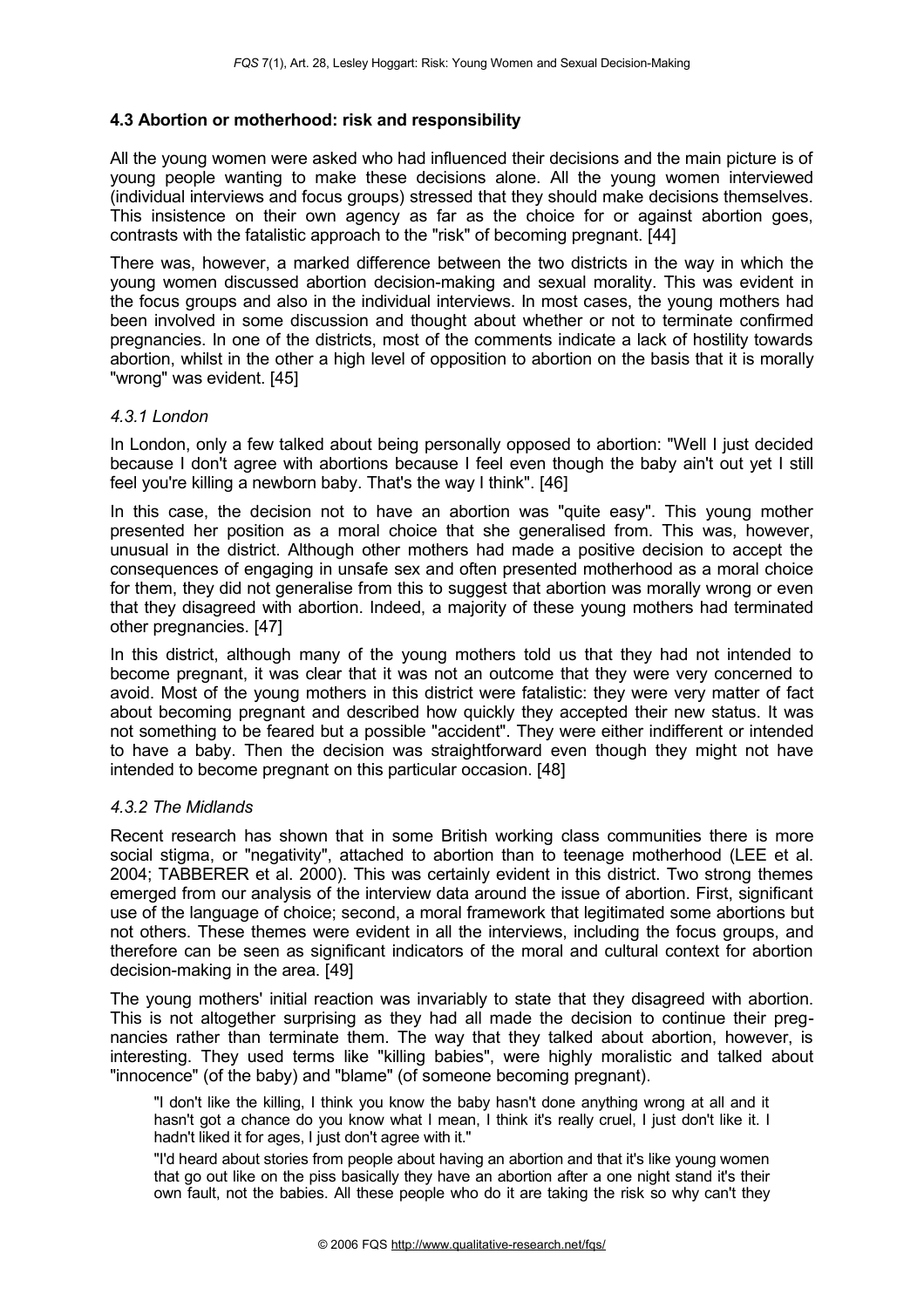take the consequences? You just shouldn't just throw away something because it's not convenient." [50]

They believe, in general, that abortion is "killing" that it is morally wrong, but there are circumstances in which it is acceptable. This is when the pregnant woman can, in some way, be viewed as innocent. Her innocence thereby matches the innocence of the foetus and the immorality of abortion is mitigated. In these circumstances the exercise of personal choice is based upon firm moral foundations. However, when they talked about exercising personal choice in circumstances in which someone was careless or rash, maybe under the influence of alcohol or drugs, moral disapproval is evident.

"I don't agree with that unless you've been attacked or like if they did use contraception and they did get pregnant well maybe it is acceptable then but other than, if they didn't use contraception and they did get pregnant then I think it's their fault they shouldn't have an abortion, it's their responsibility. It's their own fault. Like I say not unless I was attacked or anything."

"In some circumstances, in some situations it's necessary to have it done because if someone like got raped and got pregnant it's a permanent reminder of what happened to them isn't it? In some situations it's all right …" [51]

Here the young women are drawing on a dialogue long associated with abortion politics: one of blame and taking the consequences for one's action. RADCLIFFE-RICHARDS (1994) has argued that this is an inconsistent moral position and that underlying such dialogue of blame and innocence is a concept of punishment for sexual activity. [52]

With these two districts, it is almost as though one district reflects what I have labelled as the progressive approach, whilst the other indicates conservative attitudes towards sexual activity. Although views in each district were diverse, taking the districts as a whole there was clearly an overall difference in outlook. Notions of risk, responsibility and blame, although not absent in district one, are far more prevalent in the second district, particularly around the issue of abortion. [53]

#### <span id="page-11-0"></span>**5. Conclusion**

It has been argued that the twentieth century has witnessed "the transformation of conception and pregnancy from an uncontrollable risk to a freely chosen outcome of sexual intercourse" (COOK 2004, p.339). It is clear, however, that the concept of risk is still evident when considering sex and young people. It is, however, a contested concept. There is a connection between one's view of the world and perceptions of risk (DOUGLAS 1992), and this is apparent in the field of sexual health. Historically, and in contemporary debates on sexuality and young people, there is an evident conflict between those who would seek to limit sexual risk without necessarily limiting sexual activity, and those whose perspective on such risk management would be the prohibition of sex. [54]

These debates do find their way into young women's views on sexual behaviour but in a disparate manner. The two projects discussed in this paper add to a body of research that suggests that young women still struggle to negotiate "risk-free"sex with their sexual partners. The analysis also suggests a strong element of fatalism in much of their decision-making that runs contrary to notions of risk management. Many of the young mothers interviewed were not consciously seeking to avoid the risk of pregnancy, and they are willing to accept responsibility for their actions. For others, pregnancy was very much the chosen outcome. The subjective meaning of risk for this final group therefore is in direct conflict with those seeking to drive down the teenage pregnancy rate. Finally, the concept of risk as associated with blame and responsibility was drawn upon, by some young mothers, in discussions on abortion decisionmaking. A distinctive sexual morality agenda was drawn upon in one district: pregnancy was the to be paid for risky sexual behaviour, and attempting to avoid this responsibility through terminating the pregnancy was viewed as immoral. [55]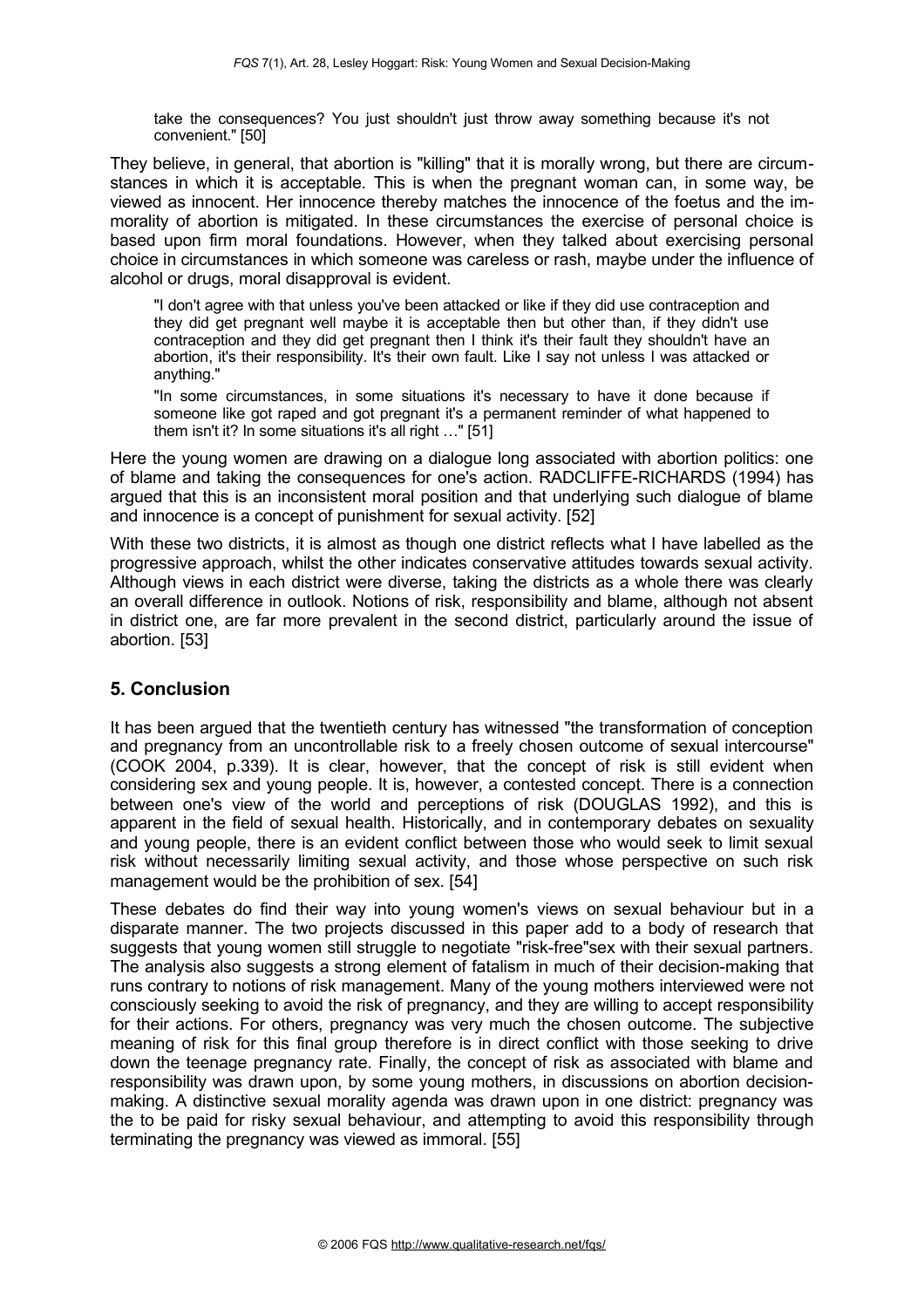#### <span id="page-12-1"></span>**Acknowledgements**

I would like to thank all the research participants, especially the young women, who spoke so openly to us in these projects. The contribution of the other researchers, Rachel HEK, Sara NASSERZADEH and Michael SHAMASH, is also gratefully acknowledged. The research findings from the two projects are available (HEK & HOGGART 2004; HOGGART et al. forthcoming).

#### <span id="page-12-0"></span>**References**

Acheson, Donald (1998). *Independent inquiry into inequalities of health report.* London: Stationery Office.

Bland, Lucy (1995). *Banishing the beast: English feminism and sexual morality 1885-1914.* London: Penguin.

Bonell, Chris P., Strange, Vicki J. & Stephenson, Judith M. (2003). The effect of various dimensions of social exclusion on young people's risk of teenage pregnancy: development of hypotheses from analysis of baseline data arising from a randomized trial of sex education. *Journal of Epidemiology and Community Health*, *57*(1), 871-6.

Burack, Richard (2000). Young teenagers' attitudes towards general practitioners and their provision of sexual health care. *British Journal of General Practice*, *50*, 550-554.

Chambers, Ruth, Wakley, Gill & Chambers, Steph (2001). *Tackling teenage pregnancy: Sex, culture and needs.* Abingdon: Radcliffe Medical Press.

Cook, Hera (2004). *The long sexual revolution: English women, sex, and contraception 1800-1975.* Oxford: Oxford University Press.

Counterpoint (2001). *Young people's perception of contraception and seeking contraceptive advice*. London: Counterpoint (UK).

DfEE (2000). *Sex and relationship education guidance*. London: Department for Education and Employment.

Douglas, Mary (1992). *Risk and blame: Essays in cultural theory*. London: Routledge.

Durham, Martin (1991). *Sex and politics: the family and morality in the Thatcher years.* Basingstoke: Macmillan Press.

Evans, Mary (1997). *Introducing contemporary feminist thought.* Oxford: Polity Press.

Faludi, Susan (1991). *Backlash: the undeclared war against American women*. New York: Crown Publishers.

FPSC (1999). *Teenage pregnancy and the family* (Family Briefing Paper 9). London: Family Policy Studies Centre.

Greenwood, Karen & King, Lucy (1981). Contraception and abortion. In Cambridge Women's Studies Group (Ed.), *Women in society* (pp.168-184). London: Virago.

Hawkes, Gayle (1995). Responsibility and irresponsibility: young women and family planning, *Sociology*, *29*(2), 257-273.

Hek, Rachel & Hoggart, Lesley (2004). *Young women, sex and choices: A study of young motherhood in Shropshire.* Middlesex: Telford and Wrekin Primary Care Trust and Middlesex University.

Hoggart, Lesley (2003). *Feminist campaigns for birth control and abortion rights in Britain*. New York: The Edwin Mellen Press.

Hoggart, Lesley, Nasserzadeh, Sara & Shamash, Michael (forthcoming). *Young women, sex and choices: A study of young motherhood in Haringey.* Middlesex: Haringey Teaching Primary Care Trust and Middlesex University.

Holland, Janet, Ramazanoglu, Caroline, Sharp, Sue & Thomson, Rachel (1992). Pleasure, pressure and power: some contradictions of gendered sexuality. *The Sociological Review*, *40*(4), 645-674.

Knijn, Trudie & Lewis, Jane (2002). The politics of sex education policy in England and Wales and The Netherlands since the 1980s. *Journal of Social Policy*, *11*(4), 669-694.

Leathard, Audrey (1980). *The fight for family planning*. London: Macmillan.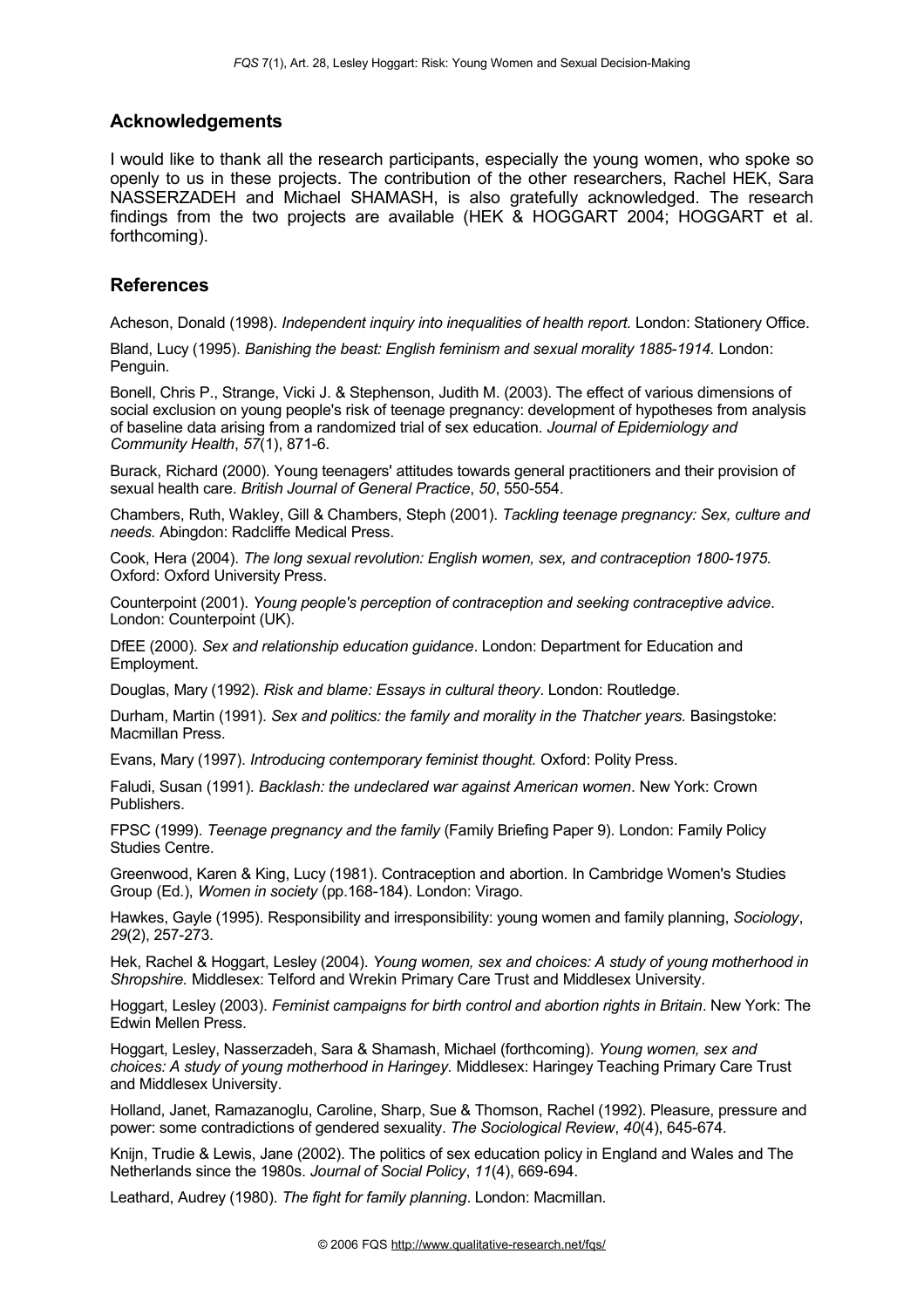Lee, Ellie, Clements, Steve, Ingham, Roger & Stone, Nicole (2004). *A matter of choice? Explaining national variation in teenage abortion and motherhood.* York: Joseph Rowntree Foundation.

Luker, Kristin (1984). *Abortion and the politics of motherhood.* California: University of California Press.

Murray, Charles (1990). *The emerging British underclass.* London: Institute of Economic Affairs.

ONS, Office for National Statistics (2005). *Health Statistics Quarterly. 26*, 58-60. Available at [www.statistics.gov.uk/downloads/theme\\_health/HSQ26.pdf](http://www.statistics.gov.uk/downloads/theme_health/HSQ26.pdf) [Date of access: December 12<sup>th</sup>, 2005].

Petchesky, Rosalind (1986). *Abortion and women's choice.* London: Verso.

Radcliffe-Richards, Janet (1994). The *sceptical feminist: A philosophical enquiry (2*<sup>nd</sup> edition). London: Penguin.

Riddell, Mary (2005). No return to Narnia: education, not legal action is the key to reducing the number of underage pregnancies. The Observer, November 3<sup>rd</sup>, 2005.

Scharlieb, Mary (undated). *Artificial limitation of the birth rate.* London: G.P.Putnam's Sons.

SEU (1999). *Teenage pregnancy* (Cmd 4342). London: The Stationery Office.

Soloway, Richard A. (1982). *Birth control and the population question in England, 1877-1930.* Chapel Hill: The University of North Carolina Press.

Swann, Catherine, Bowe, Kate, McCormick, Geraldine & Kosmin, Michael (2003). *Teenage pregnancy and parenthood: a review of reviews.* London: Health Development Agency.

Tabberer, Sharon; Hall, Christine; Prendergast, Shirley & Webster, Andrew (2000). *Teenage pregnancy and choice.* York: Joseph Rowntree Foundation.

Thomson, Rachel & Scott, Sue (1991). *Learning about sex: Young women and the social construction of sexual identity.* London: The Tufnell Press.

UNICEF (2001). *A league table of teenage births in rich nations* (Innocenti Report Card No.3, July 2001). Florence: Innocenti Research Centre.

Weeks, Jeffrey (1981). *Sex, politics and society.* London: Longman.

Wellings, Kaye, Nanchahal, Kiran, Macdowall, Wendy, McManus, Sally, Erens, Bob, Mercer, Catherine H., Johnson, Anne M., Copas, Andrew, Korovessis, Christos, Fenton, Kevin & Field, Julia (2001). Sexual behaviour in Britain: Early heterosexual experience. *The Lancet*, 358, 1843-1850.

West, June (1999). (Not) talking about sex: youth, identity and sexuality. *Sociological Review*, *47*(3), 525- 547.

Williams, Fiona (1999). Good enough principles for welfare. *Journal of Social Policy*, *28*(4), 667-687.

Zinn, Jens O. (2005). The biographical approach: a better way to understand behaviour in health and illness. *Health, Risk and Society*, *7*(1), 1-9.